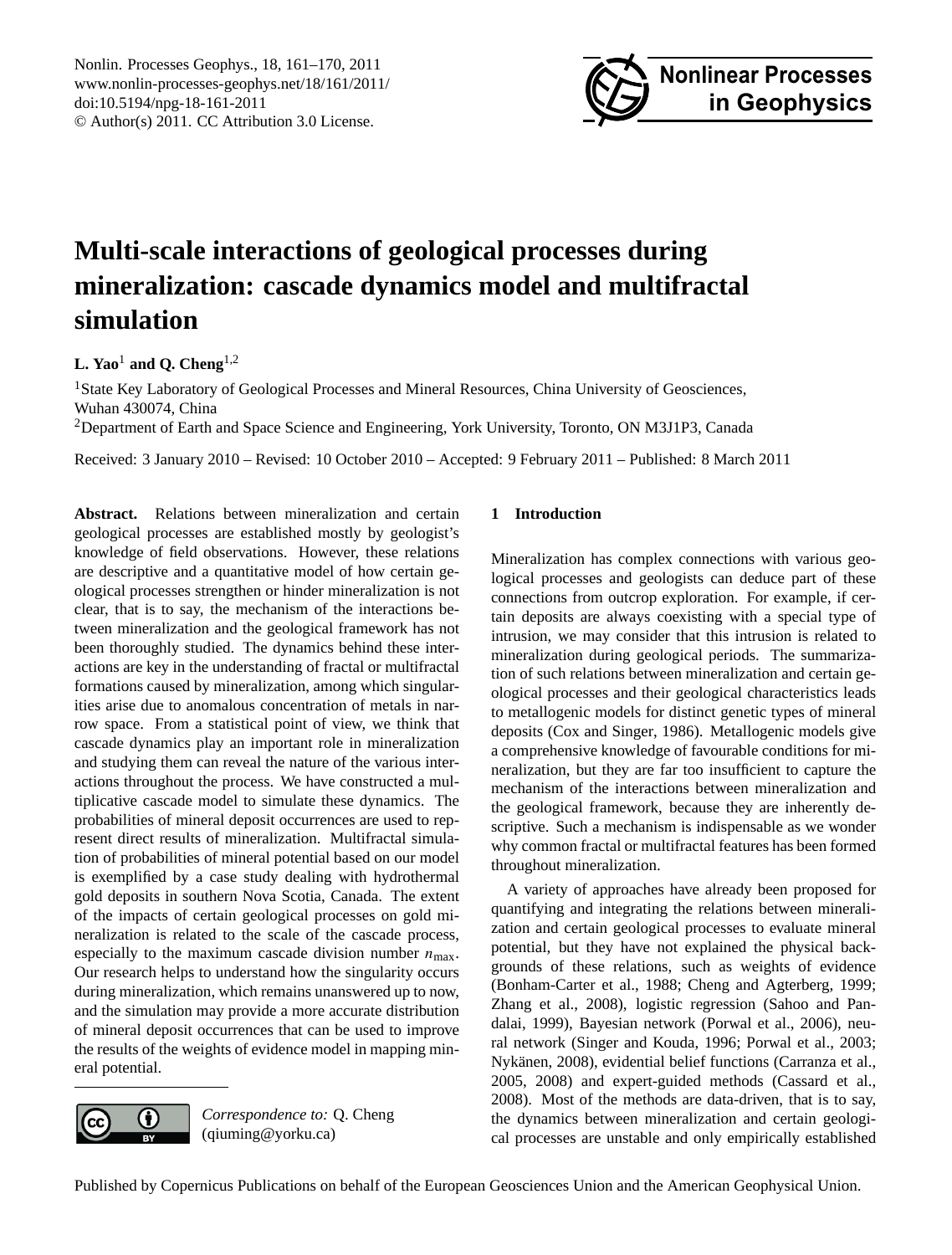based on observations. Mineralization has been thought of as a self-organization process with dissipative structures and, thus, nonlinear features and complexities emerged [\(Yu et al.,](#page-9-6) [1988\)](#page-9-6), but the dynamical model of the process is too sensitive for the parameters that it is hard to characterise. A novel understanding of the mineralization is its interpretation as a singular event [\(Cheng,](#page-8-6) [2007b,](#page-8-6)[a\)](#page-8-7), which always results in multifractal products. Besides mineralization, typical singular events include hazard events, such as earthquakes, landslides, volcanoes, floods and hurricanes, because they result in anomalous amounts of energy release or mass accumulation confined to narrow intervals in space or time [\(Cheng,](#page-8-6) [2007b](#page-8-6)[,a\)](#page-8-7). However, the mechanism of mineralization as a singular event remains a puzzle.

Generally speaking, the dynamics of the interactions between mineralization and the geological framework is still lacking in systematic research. The answer to the above question would aid in understanding why singularity occurs and the multi-scale nature of mineralization. In this paper, we construct a cascade model to simulate interactions between mineralization and the relevant geological processes. Then, a case study of hydrothermal gold mineral deposits in southern Nova Scotia, Canada is described for multifractal simulation, in which we use some statistics from [Cheng](#page-8-8) [\(2008\)](#page-8-8). Through our research, we think that mineralization may be accompanied by diverse geological processes, which exerted their impacts in a cascade-like manner and their impacts are associated with mineralization in different scales.

#### **2 Multifractal and singularity**

Since the fractal concept was proposed [\(Mandelbrot,](#page-9-7) [1977,](#page-9-7) [1983\)](#page-9-8), fractal or multifractal methods became powerful tools for identifying geological features associated with mineralization. Fractal or multifractal modelling play important roles in the quantifying of mineral deposits [\(Turcotte,](#page-9-9) [1996\)](#page-9-9), characterising the spatial distribution of mineral deposits [\(Carl](#page-8-9)[son,](#page-8-9) [1991;](#page-8-9) [Agterberg et al.,](#page-8-10) [1996;](#page-8-10) [Raines,](#page-9-10) [2008\)](#page-9-10) and mapping mineral-potential [\(Cheng et al.,](#page-8-11) [1996;](#page-8-11) [Ford and Blenk](#page-8-12)[insop,](#page-8-12) [2008\)](#page-8-12). New methods based on the multifractal theory, such as concentration-area (C-A) method [\(Cheng et al.,](#page-8-13) [1994\)](#page-8-13), spectrum-area (S-A) method [\(Cheng et al.,](#page-8-14) [2000\)](#page-8-14) and the singularity mapping technique [\(Cheng,](#page-8-7) [2007a\)](#page-8-7), were developed to identify geochemical anomalies and to map mineral potential [\(Cheng,](#page-8-6) [2007b;](#page-8-6) [Cheng and Agterberg,](#page-8-15) [2009;](#page-8-15) [Zuo et al.,](#page-9-11) [2009a\)](#page-9-11).

While many mathematical geologists are familiar with multifractal spectrum  $f(\alpha)$  in the model of [Evertsz and Man](#page-8-16)[delbrot](#page-8-16) [\(1992\)](#page-8-16); [Schertzer and Lovejoy](#page-9-12) [\(1991\)](#page-9-12), they developed another multifractal model in geophysics based on codimension function  $C(\gamma)$ , where  $\alpha$  and  $\gamma$  represent Hölder exponent and field order, respectively. [Cheng](#page-8-17) [\(1996\)](#page-8-17) compared these two models. Here, we introduce the elementary notations and formulas based on the  $f(\alpha)$  model.

Suppose a geometrical support with linear size  $\epsilon$  was defined as  $A(\epsilon)$ , and  $\mu[A(\epsilon)]$  represents a kind of measure on  $A(\epsilon)$ , i.e., the most common measures of this kind related to mineralization may be the average geochemical concentrations on areas at different scales, then the following powerlaw relationships exist in conditions of multifractal:

<span id="page-1-0"></span>
$$
\mu[A(\epsilon)] \propto \epsilon^{\alpha} \tag{1}
$$

$$
N_{\alpha}(\epsilon) \propto \epsilon^{-f(\alpha)} \quad (\epsilon \to 0)
$$
 (2)

where  $\alpha$  means "proportional to",  $\alpha$  is singularity index,  $N_{\alpha}(\epsilon)$  is the number of cells having singularity index  $\alpha$  while  $\epsilon$  approaches zero and  $f(\alpha)$  is the multifractal spectrum. Equation [\(1\)](#page-1-0) is scale-invariant because the singularity index  $\alpha$  remains constant under all rescalings of the linear size  $\epsilon$ . If the size is changed from  $\epsilon_{n-1}$  to  $\epsilon_n$  for some scale  $\lambda$ , that is,  $\epsilon_n = \lambda \epsilon_{n-1}$ , and the measure is changed from  $\mu\left[A(\epsilon_{n-1})\right]$ to  $\mu[A(\epsilon_n)]$ , respectively, then the following can be obtained from Eq. [\(1\)](#page-1-0):

<span id="page-1-1"></span>
$$
\mu[A(\epsilon_n)]/\mu[A(\epsilon_{n-1})] = \lambda^{\alpha} \tag{3}
$$

Actually fractal or multifractal describes the scaleinvariant relationship of a kind of measure on another kind of measure. Thus, the above formulae can be extended to Lebesgue measure space, and the support can even be fractal itself [\(Falconer,](#page-8-18) [2003\)](#page-8-18). In this study, posterior probabilities of mineral deposit occurrences on certain geological conditions and the probabilities of occurrences of the relevant geological occurrences are Lebesgue measures, so their relationships can be multifractal only if the nonlinear interactions exist between them.

If  $A(\epsilon)$  is the volume in D-dimensional space, a fractal density [\(Cheng,](#page-8-8) [2008\)](#page-8-8) can be deduced from Eq. [\(1\)](#page-1-0) as:

$$
\rho[A(\epsilon)] \propto \mu[A(\epsilon)]/A(\epsilon) \propto \epsilon^{\alpha - D} \tag{4}
$$

where fractal density  $\rho$  is analogous to density in the physical sense, but this density changes with scale and can approach infinity; the index  $(\alpha - D)$  also corresponds to the concept of codimension meaning the differences between the dimensions of space and fractal [\(Schertzer and Lovejoy,](#page-9-13) [1987\)](#page-9-13).

### **3 Multiplicative cascade models and their multifractal effect**

Multiplicative cascade models provide mathematical outlines to quantify turbulent intermittency and other extremely irregular complexities [\(Schertzer and Lovejoy,](#page-9-13) [1987\)](#page-9-13). Cascade dynamics are fundamental in geological and geophysical processes. Typical geophysical fields are thought to result from cascade processes [\(Lovejoy et al.,](#page-9-14) [2001;](#page-9-14) [Lovejoy](#page-8-19) [and Schertzer,](#page-8-19) [2007\)](#page-8-19). The De Wijs model, was proposed to analyse the concentration of ores [\(De Wijs,](#page-8-20) [1951\)](#page-8-20) and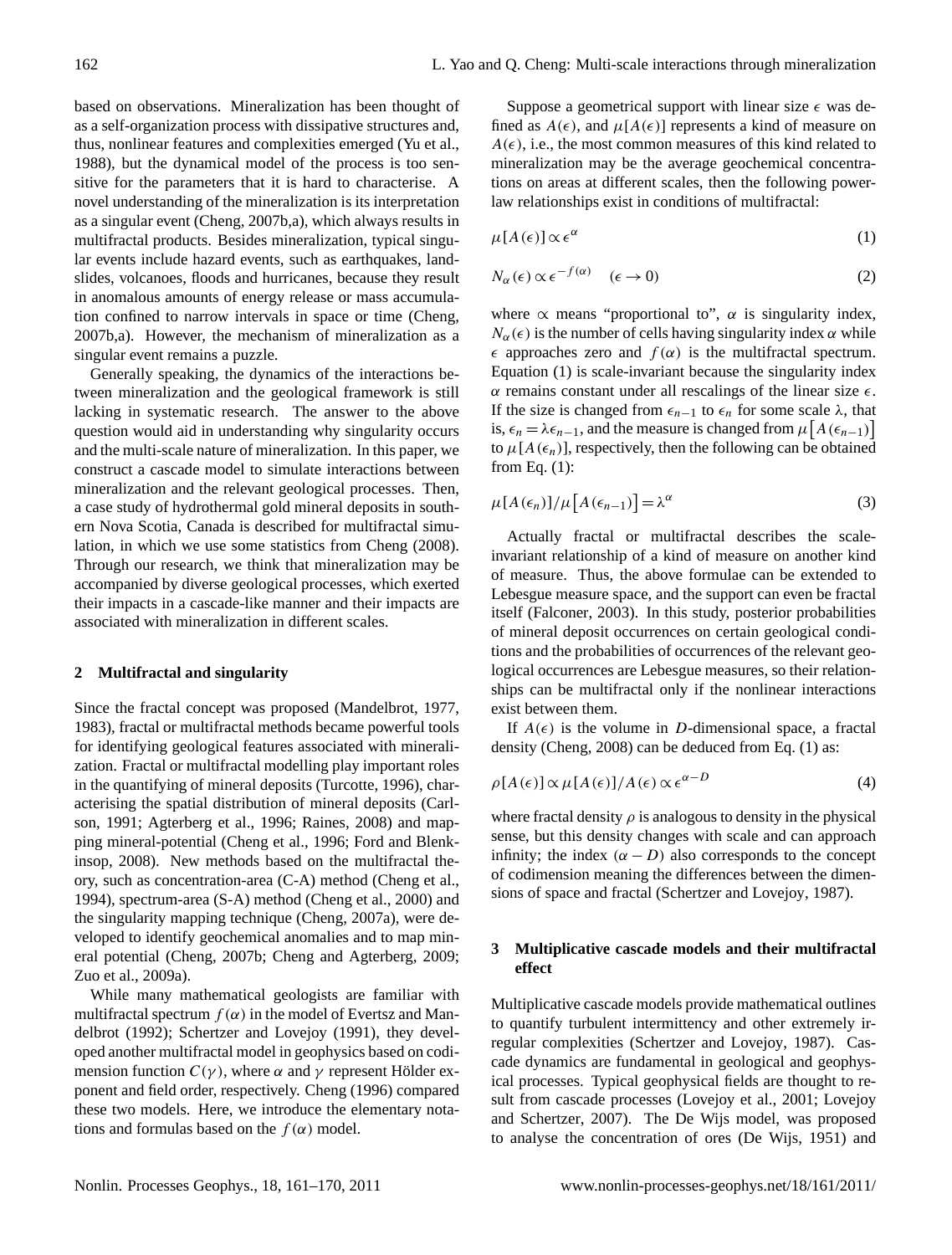

<span id="page-2-0"></span>**Fig. 1.** 1-D multiplicative cascade model of De Wijs [\(De Wijs,](#page-8-20) [1951\)](#page-8-20). The ξ means original concentration value, and d is the dispersion coefficient.

later it was adopted as a binomial cascade model to simulate multifractal [\(Mandelbrot,](#page-9-15) [1989\)](#page-9-15). Various cascade models have been used to simulate rainfalls, clouds and geochemical concentrations [\(Deidda,](#page-8-21) [1999;](#page-8-21) [Lovejoy and Schertzer,](#page-8-22) [2006;](#page-8-22) [Agterberg,](#page-8-23) [2001\)](#page-8-23).

A cascade process redistributes the mass concentrated on an support to small pieces through a series of repeated steps, leading to scale-invariant results. Taking the De Wijs model of geochemical distribution as an example, if the original concentration is  $\xi$  and the support is 1, then in the next iteration, the support is divided into two equal blocks of 1/2 with a concentration of  $(1+d)\xi$  and  $(1-d)\xi$ ; here d is the dispersion coefficient and is independent of block size; the procedure is iterated on the divided blocks (Fig. [1\)](#page-2-0).

Generally considering a measure defined on a support, a basic cascade step includes two intertwining procedures: a partition procedure dividing current support into smaller parts while the scale drops down by a constant ratio; and a distribution procedure assigning different weights to the divided parts based on a probability distribution. The size of the ultimately divided supports would approach zero, while the cascade step is repeating endlessly. However, sometimes the cascade steps throughout a cascade process are limited and, thus, the ultimate size of the divided parts from the original support is determined by the divided times, which we denote as the maximum cascade division number  $n_{\text{max}}$  here. The measures allocated on the divided parts in each subdivision depend on the weights pattern for redistributing values from previous results. The maximum cascade division number  $n_{\text{max}}$  is meaningful to geological processes because it actually corresponds to the scale of a certain geological process. For example, the continental or ocean plate movement brings about global-scale change of geological settings, yet migrations of geochemical elements in a metallogenic province can only be on a regional-scale. To represent reality, many kinds of modifications on the basic model have been investigated. For example, [Agterberg](#page-8-23) [\(2001\)](#page-8-23) introduced minor disturbances in the cascade processes to simulate geo-

chemical map patterns and proposed a random-cut variant of the De Wijs model [\(Agterberg,](#page-8-24) [2007a\)](#page-8-24), [Cheng](#page-8-25) [\(2005\)](#page-8-25) applied a cascade model with variable partition processes, [Schertzer](#page-9-13) [and Lovejoy](#page-9-13) [\(1987\)](#page-9-13) developed a cascade model continuous in scale.

The results of cascade dynamics are multifractal. The multifractal generated by this cascade process have many local maxima and minima with different singularities [\(Cheng,](#page-8-8) [2008\)](#page-8-8). As a 1-D multiplicative cascade process, the minimal singularity  $\alpha_{\min}$  and maximal singularity  $\alpha_{\max}$  and their difference  $\Delta \alpha$  can be calculated as:

$$
\alpha_{\min} = 1 - \log_2(1 + d)
$$

$$
\alpha_{\max} = 1 + \log_2(1 + d)
$$

$$
\Delta \alpha = \alpha_{\max} - \alpha_{\min} = \log_2 \frac{1 + d}{1 - d}
$$
(5)

where  $d$  is the dispersion coefficient.

#### **4 Quantification of nonlinear dynamical interactions throughout mineralization**

#### **4.1 Statistical model of mineralization by weights of evidence**

Precisely characterising interactions throughout mineralization is almost impossible because of the limitation of data acquisition. Unlike other continuous measurements from some real-time instruments which are frequently used in meteorological or geophysical observatory, data related to mineralization and certain geological processes can only be acquired once from the present, since these processes have evolved for millions of years and there is no way to date them back. Continuous measurements are impossible and also meaningless in mineral exploration because the time scales are too large for us to find any changes of observation. The feasible way to quantify interactions between mineralization and the related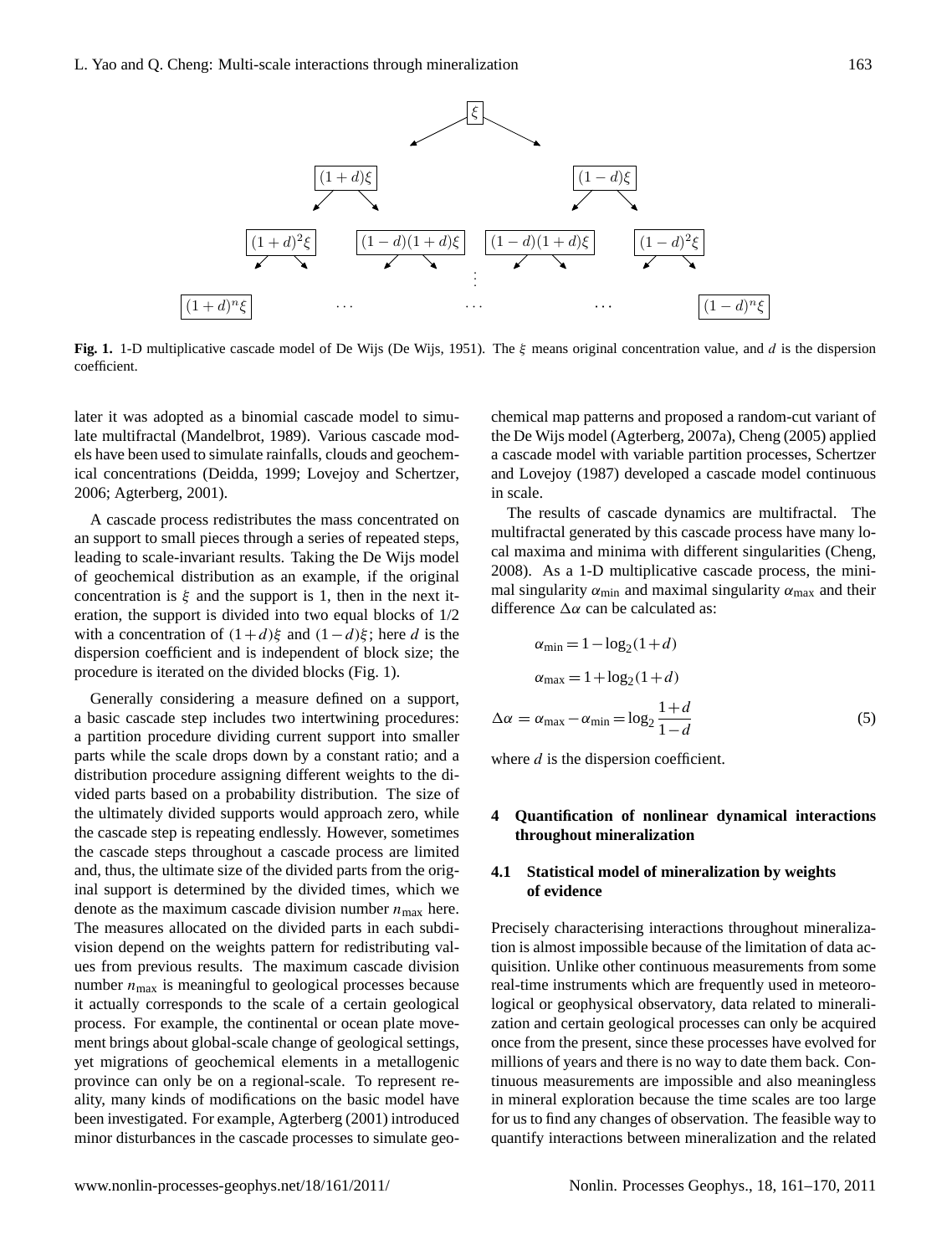geological processes comes from statistical analysis of various exploration data. The exploration data include observations from mineral deposits, geological structures, geochemical concentrations, petrological or stratigraphic formations and so on. A specific kind of exploration data actually represents products of a certain geological process, and the mineral deposits can be seen as results of mineralization. Therefore, analysing the relationships between mineralization and other kinds of exploration data provides an approximation to quantify the dynamical interactions between them. There are already models to utilize and integrate these relationships in order to evaluate mineral potential, as we have mentioned in the previous section. We choose the weights of evidence (WofE) method, which is very popular for mapping mineral potential, to statistically quantify the relationships between mineralization and certain geological processes, because it is reasonable and easy to understand.

The WofE model treats each kind of exploration data as a separate evidential layer and then integrates the evidential layers to support the final decision. Each kind of exploration data corresponds to the result of a certain geological event. In particular, the mineral deposit occurrences are products of mineralization. The geological events having a positive correlation with occurrences of mineral deposits are called favourable events in mapping mineral potential. Evidential layers are usually raster grids made of discrete cells to facilitate processing by GIS software in practice [\(Bonham-Carter,](#page-8-26) [1994\)](#page-8-26). Each grid cell in an evidential layer falls into two distinct groups according to positive or negative correlation with occurrences of mineral deposits. Grid cells having positive correlation with occurrences of mineral deposits constitute favourable areas, and the remaining grid cells constitute unfavourable areas. Then the relationships between mineralization and certain geological events can be discussed by the posterior probabilities of mineral deposit occurrences on condition that these events occurred.

For simplicity, we use some specific symbols to represent formations of different geological events. We suppose the mineralization event as D and, as a result, the prior probability of mineral deposit occurrence is known as  $P(D)$ ; a favourable event to mineralization is denoted as A and then the corresponding evidential layer is a binary pattern with A or  $\tilde{A}$  representing favourable events or not and, respectively, their probabilities of occurrences can be written as  $P(A)$  and  $P(A)$ . Thus, D would be divided into DA and  $D\overline{A}$ , and the posterior probabilities can be represented by  $P(D|A \text{ and } P(D|\overline{A})$ , respectively. From Bayesian rule, the posterior probabilities can be calculated as

$$
P(D|A) = \frac{P(D)P(A|D)}{P(A)}
$$

$$
P(D|\tilde{A}) = \frac{P(D)P(\tilde{A}|D)}{P(\tilde{A})}.
$$
(6)

If evidential patterns representing favourable geological

events to mineralization are arranged as  $A_1, A_2, \ldots, A_n$ , while the contrary complements are denoted as  $\tilde{A}_1, \tilde{A}_2, \ldots, \tilde{A}_n$ , then a more comprehensive relation can be derived as

$$
P(D|A_1A_2...A_n) = \frac{P(D)P(A_1|D)P(A_2|D)...P(A_n|D)}{P(A_1)P(A_2)...P(A_n)}
$$

<span id="page-3-0"></span>
$$
P(D|\tilde{A}_1\tilde{A}_2...\tilde{A}_n) = \frac{P(D)P(\tilde{A}_1|D)P(\tilde{A}_2|D)...P(\tilde{A}_n|D)}{P(\tilde{A}_1)P(\tilde{A}_2)...P(\tilde{A}_n)}.
$$
\n(7)

Note the Eqs. [\(7\)](#page-3-0) require conditional independence assumption, which can be written as

$$
P(A_1A_2...A_n|D) = P(A_1|D)P(A_2|D)...P(A_n|D)
$$

$$
P(\tilde{A}_1\tilde{A}_2...\tilde{A}_n|D) = P(\tilde{A}_1|D)P(\tilde{A}_2|D)...P(\tilde{A}_n|D).8)
$$

The weights  $W^+$  and  $W^-$  are then defined as follows [\(Agterberg et al.,](#page-8-27) [1990\)](#page-8-27):

<span id="page-3-1"></span>
$$
W_0 = \log_e \left\{ P(D) / P(\tilde{D}) \right\}
$$
  
\n
$$
W_A^+ = \log_e \left\{ P(A|D) / P(A|\tilde{D}) \right\}
$$
  
\n
$$
W_A^- = \log_e \left\{ P(\tilde{A}|D) / P(\tilde{A}|\tilde{D}) \right\}.
$$
\n(9)

Under the transformation of posterior probabilities by logit function, the logits of posterior probabilities of mineral deposit occurrences associated with multiple layers of evidence can be derived from Eqs. [\(9\)](#page-3-1) assuming that conditional independence is satisfied:

<span id="page-3-2"></span>
$$
L(D|A_1A_2...A_n) = W_0 + W_{A_1}^+ + W_{A_2}^+ + ... + W_{A_n}^+
$$
 (10)

where L represents logit function and  $L(D|A_1A_2...A_n)$ means logit of  $P(D|A_1A_2...A_n)$ . The similar formulae can be derived under other combinations of evidential layers. The logit function is important to logistic regression and the logit of a number  $p$  between 0 and 1 is given by the formula:

$$
L(p) = \log\left(\frac{p}{1-p}\right). \tag{11}
$$

Hence, the posterior probabilities of mineral deposit occurrences can be easily calculated by the inversion of the logits. However, most of the time the conditional independence of evidential layers is not met, so that the estimation of posterior probabilities may be biased. Reasonable adjustments to the posterior probabilities can improve this situation, but it needs more accurate knowledge of the distributions. We will later discuss the possible application of our research to deal with this problem.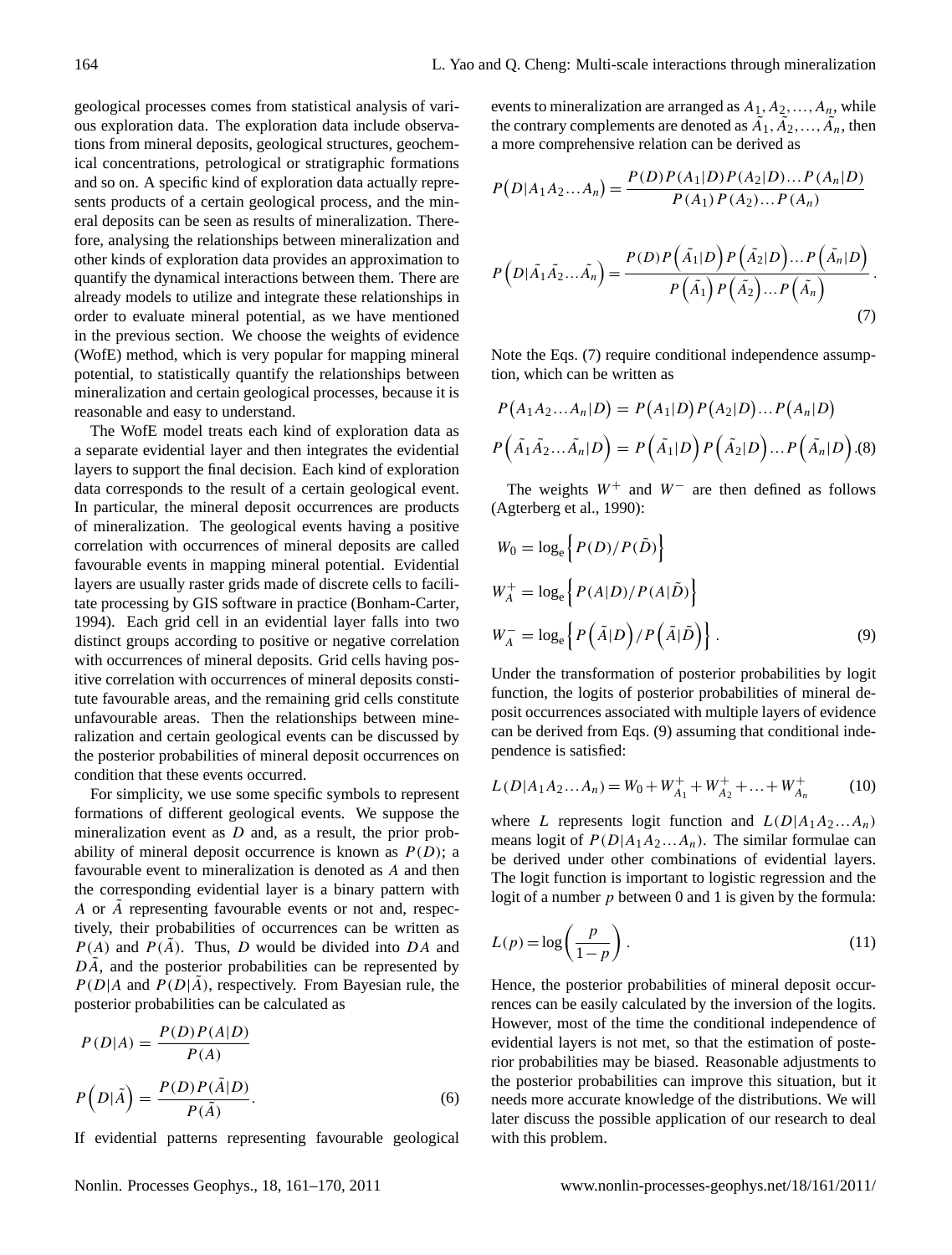

<span id="page-4-0"></span>**Fig. 2.** Updating and integrating of evidential patterns in weights of evidence method.  $P(D)$  means the prior probability of mineral deposit occurrence;  $A_1, A_2, ..., A_n$  are different evidential patterns having positive correlations with mineral deposits and  $\tilde{A_1}, \tilde{A_2}, ..., \tilde{A_n}$ are evidential patterns in contrary. The posterior probabilities are updated as the new evidence patterns are integrated; this figure can be compared with Fig. [1.](#page-2-0)

#### **4.2 Generalized cascade process throughout mineralization and singularities**

The similarity between the WofE method and multiplicative cascade models has been discussed in [Cheng](#page-8-8) [\(2008\)](#page-8-8), and a variant of WofE based on singularity was proposed as a novel approach for information integration. The posterior probabilities of mineral deposit occurrences are updated as new evidential patterns are put in (Fig. [2\)](#page-4-0). Each evidential pattern represents the product of a certain geological process and the updated posterior probabilities represents its impact exerted on mineralization. Assuming mineralization as a singular event, the impacts caused by the participation of certain geological processes should be accumulated nonlinearly so that singularities emerge. The updating of each evidential pattern and the relevant posterior probabilities is very similar to one cascade step and, therefore, we take the successive participating of new evidential patterns as a generalized cascade process. The nonlinear dynamics of interactions throughout mineralization can then be constructed by a generalized cascade model.

For an arbitrary evidential layer A, suppose  $A$  or  $\overline{A}$  means presence or absence of  $A$ , respectively. If we have  $n$  evidential layers, then the total area can be divided into  $2^n$  sub-areas at last, marked by the different combinations of evidence. On each iteration of adding an evidence layer, the posterior probability on each evidential combination will be distributed into two partitions. So this process can be regarded as a binary cascade process and the comparisons are shown in Fig. [3.](#page-5-0) As the figure shows, the singularity caused by the evidence layer A can be easily derived from Eq. [\(3\)](#page-1-1) as:

<span id="page-4-1"></span>
$$
\alpha(A) = \log P(A|D) / \log P(A) \tag{12}
$$

The singularity of pattern  $\tilde{A}$  can be defined from the same procedures as:

<span id="page-4-2"></span>
$$
\alpha\left(\tilde{A}\right) = \log P\left(\tilde{A}|D\right) / \log P\left(\tilde{A}\right). \tag{13}
$$

Equations [\(12\)](#page-4-1) and [\(13\)](#page-4-2) are important formulae to characterise the singularities of dynamical interactions between mineralization and certain geological processes. The formulae are based upon the assumption of mineralization as a singular event and more detailed descriptions can be seen in [Cheng](#page-8-8) [\(2008\)](#page-8-8).

### **5 Cascade dynamics model of mineralization through multifractal simulation**

Considering the posterior probability of mineralization due to a certain geological process as an indirect measurement of interaction between them, we can study the cascade dynamics of mineralization from statistical points of view. The dispersion coefficient  $d$ , in an ordinary de Wijs model, could be regarded as a random variable  $D^*$  with a distribution of  $P(D^* = d) = P(D^* = -d) = 1/2$  [\(Agterberg,](#page-8-24) [2007a\)](#page-8-24). Here the distribution of  $d$  should be identical to the distribution of an evidence which is denoted as  $P_e$  later on. The frequency distribution of concentration values generated by a 1-D multiplicative cascade model is logbinomial, that is, the logarithmically transformed values have binomial distribu-tion [\(Agterberg,](#page-8-24) [2007a\)](#page-8-24). So the logarithmic variance  $\sigma^2$  can be derived as:

<span id="page-4-3"></span>
$$
\eta = (1+d)/(1-d)
$$
  
\n
$$
\sigma^2 = n_{\text{max}} P_{\text{e}} (1 - P_{\text{e}}) (\ln \eta)^2
$$
\n(14)

where  $n_{\text{max}}$  means the maximum cascade division number. When  $P_e = 1/2$ , Eq. [\(14\)](#page-4-3) will follow into  $\sigma^2 = n_{\text{max}}(\ln \eta)^2/4$ corresponding to a simple de Wijs model [\(Agterberg,](#page-8-24) [2007a\)](#page-8-24). The variance can be estimated from its relationship with the logarithmic variance:

<span id="page-4-4"></span>
$$
\left. \frac{s(\ln x)}{s(x)} \approx \frac{d(\ln x)}{dx} \right|_{x=\bar{x}} = \frac{1}{\bar{x}} \,. \tag{15}
$$

www.nonlin-processes-geophys.net/18/161/2011/ Nonlin. Processes Geophys., 18, 161[–170,](#page-0-0) 2011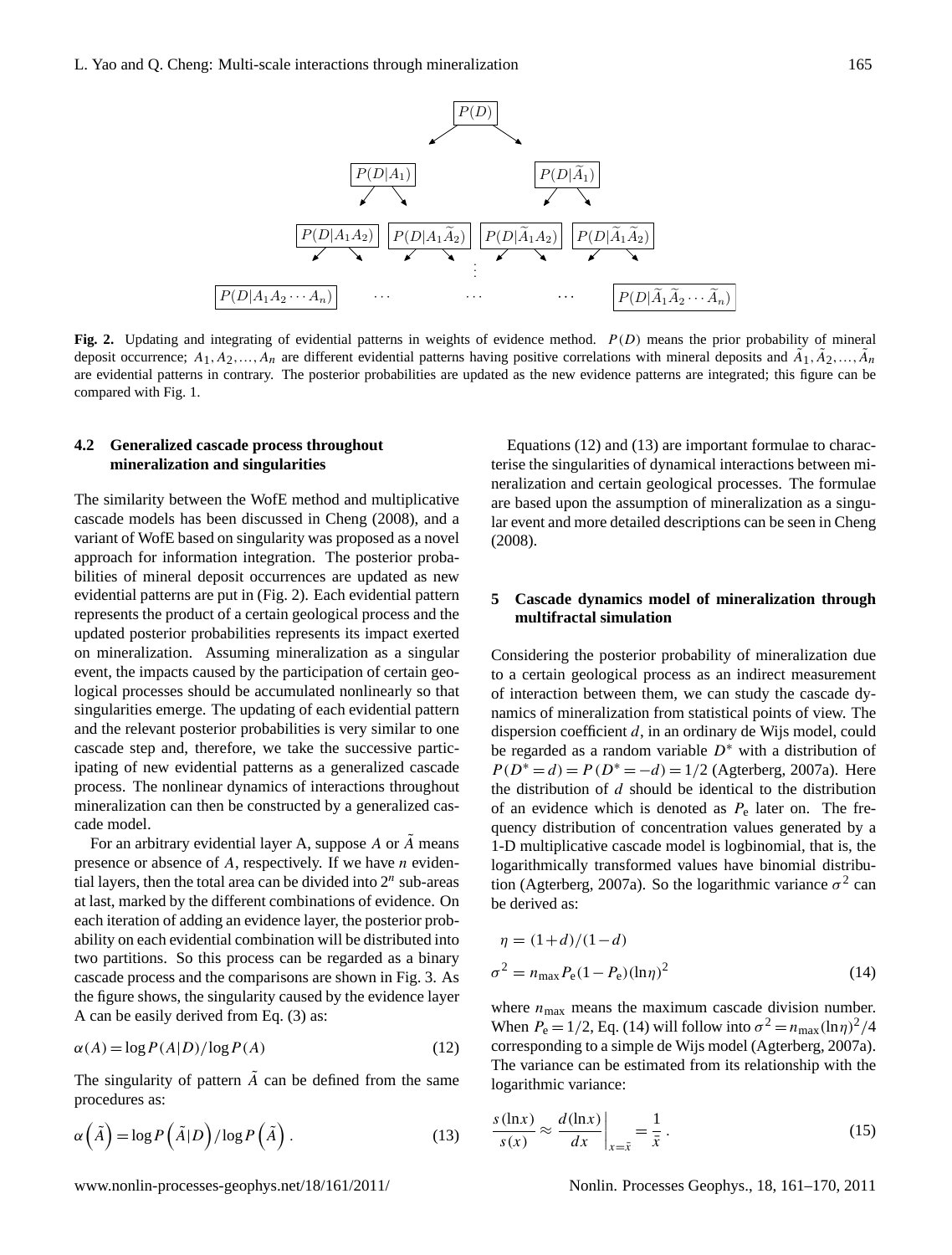

<span id="page-5-0"></span>**Fig. 3.** Analogy between probabilities updated by an evidential layer and scale-invariant measures generated by multiplicative cascade process. This figure shows two consecutive iterations for demonstration. The prior probability  $P(D)$  is defined on the whole support 1, and one of its branches goes to posterior probability  $P(D|A)$  on pattern A; this process is similar to the changing of measure from  $\mu(\epsilon_{n-1})$  to  $\mu(\epsilon_n)$  as the scale decreases from  $\epsilon_{n-1}$  to  $\epsilon_n$ , so does the fractal density  $\rho$ .

Equation [\(15\)](#page-4-4) provides an approximation of variance for any random variable x with mean  $\bar{x}$  (cf. [Agterberg et al.,](#page-8-27) [1990\)](#page-8-27). If the original concentration value in the multiplicative cascade model is  $\xi$ , then the variance of final concentration values should be:

$$
\beta^2 = \xi^2 \sigma^2 \tag{16}
$$

where  $\beta^2$  and  $\sigma^2$  represent, respectively, variance and logarithmic variance of the final distribution. Therefore, we can deduce the maximum cascade division number  $n_{\text{max}}$  as long as the dispersion coefficient d and logarithmic variance  $\sigma^2$ or variance  $\beta^2$  are known. The parameters d and  $n_{\text{max}}$  are crucial parameters for the multiplicative cascade model and they have been applied to simulate geochemical distribution [\(Agterberg,](#page-8-24) [2007a](#page-8-24)[,b\)](#page-8-28).

Consider a certain evidence layer A, the dispersion coefficient d can be estimated based on singularity calculated from Eqs. [\(12\)](#page-4-1) and [\(13\)](#page-4-2) as:

$$
\eta = \frac{1+d}{1-d} = 2^{\alpha(A) - \alpha(\tilde{A})}.
$$
\n(17)

Equation [\(10\)](#page-3-2) shows that the logits of posterior probabilities are the sum of weights determined by the combinations of all of the evidential patterns. The posterior probabilities stop updating after all the evidential layers are integrated successively and their results can be calculated from inversion of the logits. We suppose the posterior probabilities and their logits produced by WofE after integration of all available evidential layers are denoted as  $P_f$  and  $L_f$ , respectively. From the definition of logit function,  $P_f$  can be calculated as:

$$
P_f = e^{L_f} / (e^{L_f} + 1).
$$
\n(18)

The standard deviation of  $P_f$  can be estimated by multiplying the standard deviation of  $L_f$  by  $P_f(1-P_f)$  [\(Fisher,](#page-8-29)

[1971;](#page-8-29) [Agterberg and Cheng,](#page-8-30) [2002\)](#page-8-30). In order to estimate the standard deviation of  $L_f$ , firstly, variances of the weights can be estimated based on the asymptotic theory of discrete multivariate analysis [\(Agterberg et al.,](#page-8-27) [1990\)](#page-8-27); these can be augmented by variances for missing data and added to the variance of the prior logit, and then the result is an estimate of the standard deviation of  $L_f$  [\(Agterberg and Cheng,](#page-8-30) [2002\)](#page-8-30). So the variance of  $P_f$  can be expressed as follows:

$$
s^{2}(P_f) \approx \left\{ P_f \left( 1 - P_f \right) s(L_f) \right\}^{2} \tag{19}
$$

where  $P_f$  and  $L_f$  are the post probabilities of mineral deposit occurrences and their logits, respectively;  $s^2(P_f)$  and  $s^2(L_f)$ are the variances of  $P_f$  and  $L_f$ , respectively.

If the total number of evidential layers is  $m$  ( $m = 4$  in this example), that is, the number of involved geological processes is  $m$ , then  $2^m$  different patterns can be achieved by combination. The posterior probabilities would have  $2<sup>m</sup>$  possible values, so we can define a new random variable  $P_F$  here and regard  $P_f$  as the samples. Note that a binomial cascade model is used to distribute the posterior probabilities, so the expectation of  $P_F$  should be equal to the prior probability  $P_0$ , which is considered as the original concentration. The probability of  $P_F = P_f$  can be roughly estimated as the proportion of the pattern occupied by the  $P_f$  in the total study area, thus, the variance of  $P_F$  can be estimated as follow:

<span id="page-5-1"></span>
$$
s^{2}(P_F) = \frac{1}{n_t} \sum_{f=1}^{2^{m}} n_f s^{2}(P_f)
$$
 (20)

where  $n_f$  and  $n_t$  are numbers of cells inside patterns occupied by  $P_f$  and the total study area, respectively; m means the number of evidential layers. Suppose the final probabilities satisfy logbinomial distribution as the cascading result, the variance of  $P_F$  should be:

<span id="page-5-2"></span>
$$
s^2(P_F) \approx P_0^2 \sigma^2 \tag{21}
$$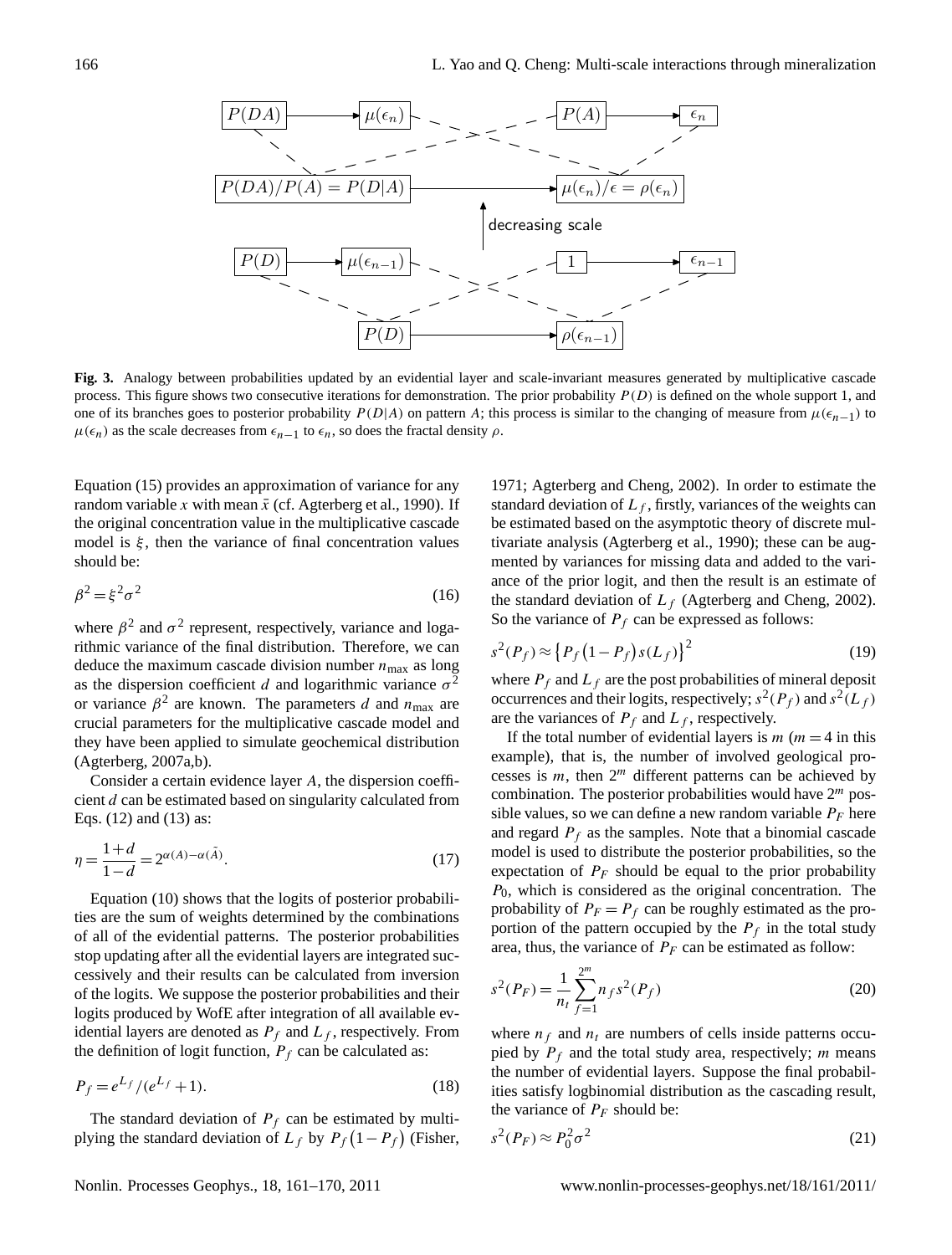<span id="page-6-1"></span>**Table 1.** Statistics obtained from each of the four layers of binary maps (cf. [Cheng,](#page-8-8) [2008\)](#page-8-8).

| Layer   | $P_e$ $\alpha$ |       |                         |      | $\alpha(\sim)$ $\Delta \alpha$ $W^+$ $s(W^+)$ $W^ s(W^-)$ |         |      |
|---------|----------------|-------|-------------------------|------|-----------------------------------------------------------|---------|------|
| A       | 0.394          | 0.276 | 2.960 2.684             | 0.67 | 0.25                                                      | $-0.97$ | 0.47 |
| B       | 0.568          | 0.084 | 3.657 3.573             | 0.57 | 0.23                                                      | $-2.23$ | 1.00 |
| C       | 0.398          |       | 0.125 4.370 4.245       | 0.81 | 0.24                                                      | $-1.68$ | 0.67 |
| E       | 0.194          |       | 0.391 3.465 3.074       | 1.00 | 0.31                                                      | $-0.53$ | 0.32 |
| Average |                |       | 0.388 0.219 3.613 3.394 |      |                                                           |         |      |

where  $P_0$  means the prior probability of mineral deposit occurrences. Finally, we derive the following equation based on Eqs. [\(14\)](#page-4-3), [\(20\)](#page-5-1) and [\(21\)](#page-5-2):

<span id="page-6-0"></span>
$$
n_{\max} = \frac{s^2 (P_F)}{P_0^2 P_e (1 - P_e) (\ln \eta)^2}
$$
  
= 
$$
\frac{1}{n_t} \sum_{f=1}^{2^m} \frac{n_f P_f^2 (1 - P_f)^2 s^2 (L_f)}{P_0^2 P_e (1 - P_e) (\ln \eta)^2}.
$$
 (22)

where  $n_t$  and  $n_D$  mean numbers of units of the total study area and units of the mineral deposits, respectively. Equation [\(22\)](#page-6-0) can be used to estimate the maximum cascade division number  $n_{\text{max}}$ .

## **6 Case study: validating the cascade dynamics model of mineralization**

The nonlinear dynamics throughout mineralization were lacking research because of the difficulties to quantifying the interactions during mineralization. We propose a cascade dynamics model to characterise mineralization based on statistical analysis of exploration data by WofE. Here, we will use a case study to demonstrate the usage and validate this model. The case study simulates mineral potential of gold deposits in the southwestern Nova Scotia, Canada. The simulation is implemented on the basis of the cascade dynamics model of mineralization. About 20 gold deposit occurrences are found in sedimentary rocks in the study area of about 7780 km<sup>2</sup>. The study area is gridded into  $1 \times 1$  km<sup>2</sup> cells as GIS map layer and four deliberately designed evidence layers were used in [Cheng](#page-8-8) [\(2008\)](#page-8-8). Layers A and B represent binary patterns determined by optimum distance from anticline axes (2.5 km) and optimum distance from the contacts between Goldenville and Halifax formations (4 km), respectively. Layers C and E are two geochemical anomaly maps created by multifractal filter mapping of loadings of elements on two components derived via principle components analysis of geochemical concentrations of elements. In terms of geological backgrounds, layers A and B are, respectively, used to characterise the impacts to mineralization caused by the fold tectonics and metamorphosed sedimentary rocks which are subdivided into the Goldenville and Halifax formations; layers C

<span id="page-6-2"></span>**Table 2.** Statistics obtained from combinations of the four layers of binary maps (cf. [Cheng,](#page-8-8) [2008\)](#page-8-8). The digits 0 and 1 correspond to the presence and absence of binary patterns, respectively.

| ABCE | Area<br>(km <sup>2</sup> ) | $n_f/n_t$ | $L_f$    | $s^2(L_f)$ | $P_f$     |
|------|----------------------------|-----------|----------|------------|-----------|
| 0000 | 2944.8                     | 0.37851   | $-11.37$ | 1.8223     | 0.0000115 |
| 0001 | 12.6                       | 0.00162   | $-9.84$  | 1.816      | 0.0000533 |
| 0010 | 333.8                      | 0.04291   | $-8.88$  | 1.431      | 0.0001391 |
| 0011 | 74.7                       | 0.00960   | $-7.35$  | 1.4247     | 0.0006422 |
| 0100 | 792.4                      | 0.10185   | $-8.57$  | 0.8752     | 0.0001897 |
| 0101 | 85.4                       | 0.01098   | $-7.04$  | 0.8689     | 0.0008754 |
| 0110 | 654.9                      | 0.08418   | $-6.08$  | 0.4839     | 0.0022830 |
| 0111 | 257.1                      | 0.03305   | $-4.55$  | 0.4776     | 0.0104567 |
| 1000 | 446.1                      | 0.05734   | $-9.73$  | 1.6639     | 0.0000595 |
| 1001 | 55.1                       | 0.00708   | $-8.2$   | 1.6576     | 0.0002746 |
| 1010 | 301.4                      | 0.03874   | $-7.24$  | 1.2726     | 0.0007168 |
| 1011 | 292.3                      | 0.03757   | $-5.71$  | 1.2663     | 0.0033017 |
| 1100 | 241.6                      | 0.03105   | $-6.93$  | 0.7168     | 0.0009770 |
| 1101 | 106.7                      | 0.01371   | $-5.4$   | 0.7105     | 0.0044963 |
| 1110 | 554.1                      | 0.07122   | $-4.44$  | 0.3255     | 0.0116584 |
| 1111 | 626.9                      | 0.08058   | $-2.91$  | 0.3192     | 0.0516614 |
|      |                            |           |          |            |           |

and D, respectively, correspond to the regional anomalies and local mineralization-associated anomalies favourable to mineralization which may originated from geochemical migrations in different scale [\(Cheng,](#page-8-8) [2008\)](#page-8-8). More detailed descriptions of geological settings and datasets in this area can be found in [Xu and Cheng](#page-9-16) [\(2001\)](#page-9-16). For convenience, we only use some statistical results (Table [1\)](#page-6-1) for our simulation from [Cheng](#page-8-8) [\(2008\)](#page-8-8) without discussing how to utilize the original data in the WofE method; more details about data processing and information integration can be found in [Cheng](#page-8-8) [\(2008\)](#page-8-8).

The value of  $P_e$  is set to the average probabilities of four patterns ( $P_e = 0.388$ ); the dispersion coefficients d are calculated on the average range of singularity of each evidential layer and the value is  $d = 0.826$  (Table [1\)](#page-6-1); the variance of logit  $L_f$  equals the sum of variances of weights and variance of prior logit (Table [2\)](#page-6-2). According to Eq. [\(22\)](#page-6-0) and statistics from Table [2,](#page-6-2) the maximum cascade division number  $n_{\text{max}}$  is calculated as  $n_{\text{max}} = 9.16 \approx 9$ . The prior probability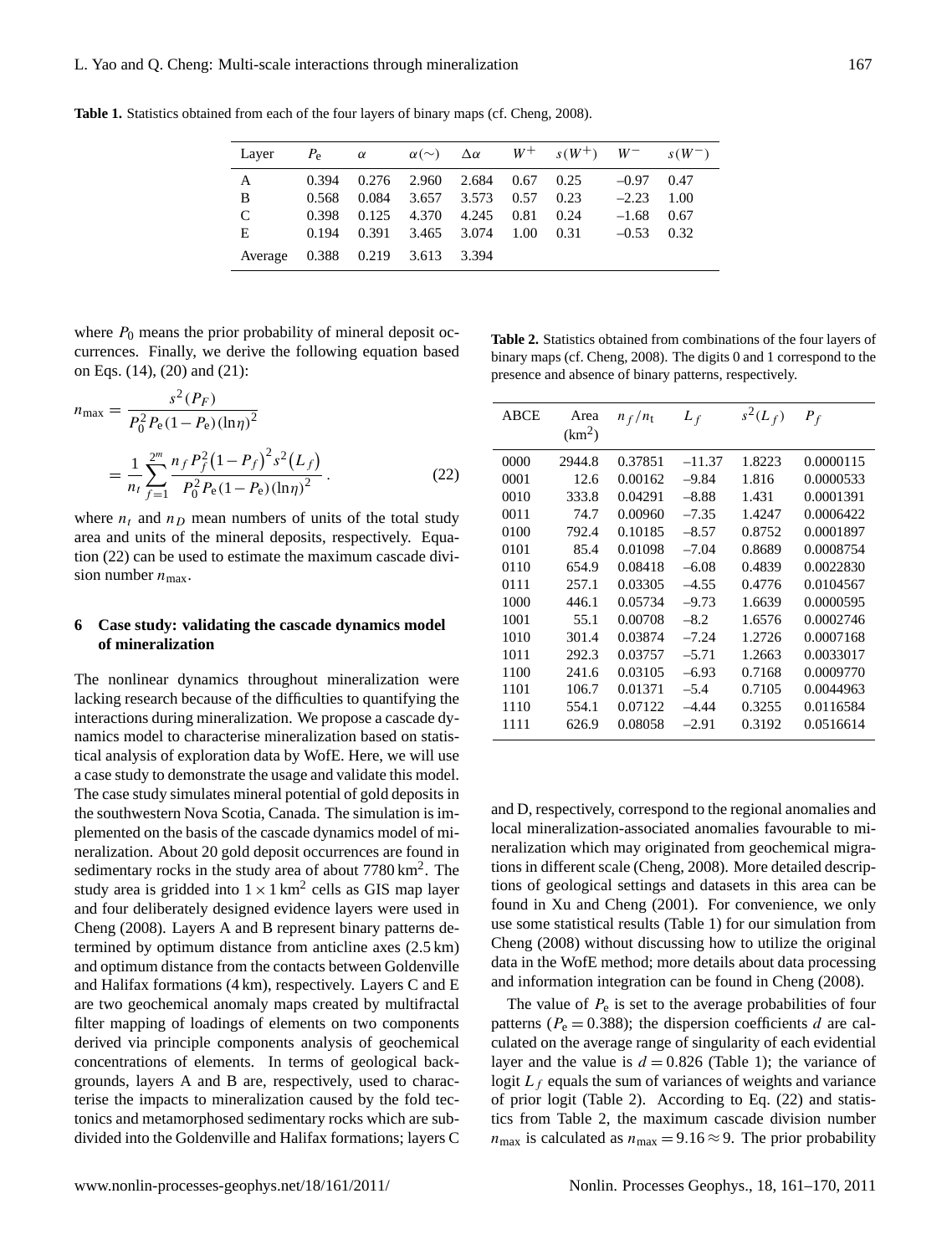

<span id="page-7-0"></span>**Fig. 4.** Multifractal simulation of posterior probabilities of mineral deposit occurrences based on multiplicative cascade model; the original concentration was set to the prior probability of mineral deposit occurrences, and the highest value was truncated below 0.1 in the figure. The sequence numbers only represent an arbitrary ranking of the simulated results, and the maximum sequence number is determined by the maximum cascade number  $n_{\text{max}}$  as  $2^{n_{\text{max}}}$ , that is, 512 in this example.

 $P_0 = 20/7780 = 0.00257$  was set as the original concentration and distributed to the final partitions. Figure [4](#page-7-0) shows the distribution of the posterior probabilities of mineral deposit occurrences generated by multifractal simulation, and the highest value was truncated below 0.1. Known from Eq. [\(10\)](#page-3-2), the WofE method can only generate posterior probabilities of mineral deposit occurrences whose amount is no more than the number of combinations by the evidential layers. For example, the number of the values of posterior probabilities would not exceed  $2<sup>m</sup>$  if there are m evidential layers involved. This sparse result provides little information for studying the distribution of mineral deposit occurrences. Although parts of statistical data are analysed from WofE, the respective mechanism represented by the cascade dynamics model is different from WofE. Thus, the distribution of the mineral potential generated by simulation is different from WofE. The number of possible results is associated to the maximum cascade division number  $n_{\text{max}}$ , which reaches to  $2^{n_{\text{max}}}$  as Fig. [4](#page-7-0) shows. However, the highest posterior probabilities which represent the most favourable areas to mineralization should be reflected in the result of multifractal simulation. From the simulation, we can see several peaks of values between 0.05 and 0.06 excluding one highest value; this is in accordance with the result of WofE. The multifractal results can also be used to explain why singularities occur throughout mineralization, of which dynamical mechanism are still not clear.

#### **7 Discussions and conclusions**

Mineralization is a long process, so that it is impossible to observe all the stages. However, nonlinear features have been discovered in the products of mineralization, from regionalscale of mineral deposits [\(Carlson,](#page-8-9) [1991;](#page-8-9) [Agterberg et al.,](#page-8-10) [1996\)](#page-8-10), to micro-texture of minerals [\(Zhang et al.,](#page-9-17) [2001;](#page-9-17) [Zuo et al.,](#page-9-18) [2009b\)](#page-9-18), indicating that mineralization is a typical nonlinear process. In this article, we researched the interactions between mineralization and certain geological processes through statistical analysis of explorative data. Based on the proposition of taking mineralization as a singular event, the interactions can be regarded as generalized cascade dynamics and a cascade model was constructed to simulate the probabilities of mineral potential. Although the result is from a statistical point of view, cascade dynamics may be the physical nature of interactions between mineralization and certain geological processes. The maximum cascade division number  $n_{\text{max}}$  actually relies on the scale of the impacts of certain geological processes. Some factors, like regional tectonics, could have large scale impacts on mineralization, while some factors, like migration of geochemical elements, have finer scale impacts.

The research established a simple theoretic model to learn nonlinear dynamics throughout mineralization, and the exploration data are usually abundant to obtain so that the model is easy to set up. The multifractals generated by the cascade dynamics can be used to explain the singularities caused by mineralization. Unfortunately, the parameters in our model are also affected by conditional dependence of geological data. From Eq. [\(22\)](#page-6-0), we can find that conditional dependence between evidence layers will increase the variance and lead to the larger  $n_{\text{max}}$ . However, if cascade dynamics were true in mineralization, then we could have some empirical values of  $n_{\text{max}}$ , and actually this type of  $n_{\text{max}}$  has been discussed in the geochemical distributions [\(Agterberg,](#page-8-24) [2007a\)](#page-8-24). The empirical values of  $n_{\text{max}}$  should most probably comes from the stochastic distribution of mineral deposits from some mature exploration area, where good training sets can be ensured. Thus, we can give a rough estimation of probabilities of mineralization from the multifractal simulation and improve the conditional independence limitation of the weights of evidence method. It should be pointed out that the random generation of the dispersion coefficient  $d$  is also important to the cascade model, which was simplified to an ordinary De Wijs model in this paper. [Agterberg](#page-8-24) [\(2007a\)](#page-8-24) proposed random generation of the normal distribution in simulating geochemical distributions but the applications were still not enough, and it may need further research in the future.

*Acknowledgements.* This article was revised on the presentation at IAMG'09, Stanford. The authors are in debted to Frits Agterberg for his kindness to provide some important references and programmes. The English writing was greatly improved with the help of Renguang Zuo from China University of Geosciences and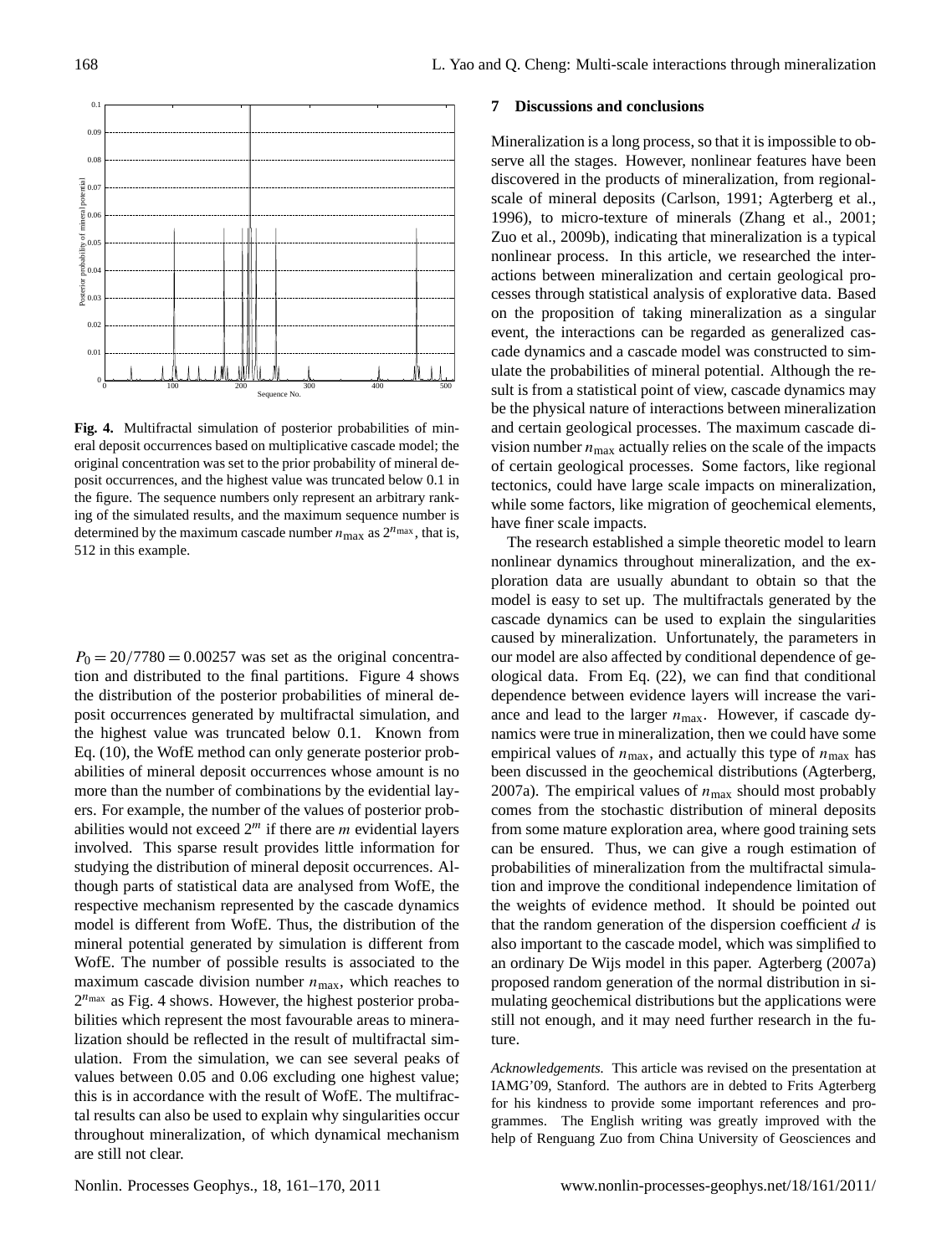Frits Agterberg. Thanks are due to two anonymous reviewers for their critical comments, and Ana Maria Tarquis for her careful review. The research was sponsored by a Distinguished Young Researcher Grant (40525009), a Strategic Research Grant (40638041), a General Research Grant (40972205) awarded by National Natural Science Foundation of China, a MOST Special Fund from the State Key Laboratory of Geological Processes and Mineral Resources, China University of Geosciences, a National High-tech R&D Program of China (2009AA06Z110), and an Outstanding Youth Teacher Fund from CUG (CUGQNL0939).

Edited by: J. Davidsen

Reviewed by: E. J. M. Carranza, A. M. Tarquis, and another anonymous referee

#### **References**

- <span id="page-8-24"></span>Agterberg, F.: New applications of the model of de Wijs in regional geochemistry, Math. Geol., 39, 1–25, [doi:10.1007/s11004-006-](http://dx.doi.org/10.1007/s11004-006-9063-7) [9063-7,](http://dx.doi.org/10.1007/s11004-006-9063-7) 2007a.
- <span id="page-8-30"></span>Agterberg, F. and Cheng, Q.: Conditional independence test for weights-of-evidence modelling, Natural Resources Research, 11, 249–255, [doi:10.1023/A:1021193827501,](http://dx.doi.org/10.1023/A:1021193827501) 2002.
- <span id="page-8-27"></span>Agterberg, F., Bonham-Carter, G., and Wright, D.: Statistical pattern recognition for mineral exploration, in: Computer Applications in Resource Estimation, edited by: Gall, G. and Merriam, D., Pergamon, Oxford, 1–21, 1990.
- <span id="page-8-10"></span>Agterberg, F., Cheng, Q., and Wright, D.: Fractal modelling of mineral deposits, in: Proceedings of the International Symposium on the Application of Computers and Operations Research in the Minerals Industries, edited by: Elbrond, J. and Tang, X., Montreal, Canada, 43–53, 1996.
- <span id="page-8-23"></span>Agterberg, F. P.: Multifractal simulation of geochemical map patterns, J. China. Univ. Geosci., 12, 31–39, 2001.
- <span id="page-8-28"></span>Agterberg, F. P.: Mixtures of multiplicative cascade models in geochemistry, Nonlin. Processes Geophys., 14, 201–209, [doi:10.5194/npg-14-201-2007,](http://dx.doi.org/10.5194/npg-14-201-2007) 2007b.
- <span id="page-8-26"></span>Bonham-Carter, G.: Geographic Information Systems for Geoscientists: Modeling with GIS, Pergamon, Oxford, 1994.
- <span id="page-8-1"></span>Bonham-Carter, G., Agterberg, F., and Wright, D.: Integration of geological datasets for gold exploration in Nova Scotia, Photogramm. Eng. Rem. S., 54, 1585–1592, 1988.
- <span id="page-8-9"></span>Carlson, C. A.: Spatial distribution of ore deposits, Geology, 19, 111–114, 1991.
- <span id="page-8-3"></span>Carranza, E., Woldai, T., and Chikambwe, E.: Application of datadriven evidential belief functions to prospectivity mapping for aquamarine-bearing Pegmatites, Lundazi District, Zambia, Natural Resources Research, 14, 47–63, [doi:10.1007/s11053-005-](http://dx.doi.org/10.1007/s11053-005-4678-9) [4678-9,](http://dx.doi.org/10.1007/s11053-005-4678-9) 2005.
- <span id="page-8-4"></span>Carranza, E., Hale, M., and Faassen, C.: Selection of coherent deposit-type locations and their application in data-driven mineral prospectivity mapping, Ore Geol. Rev., 33, 536–558, [doi:10.1016/j.oregeorev.2007.07.001,](http://dx.doi.org/10.1016/j.oregeorev.2007.07.001) 2008.
- <span id="page-8-5"></span>Cassard, D., Billa, M., Lambert, A., Picot, J.-C., Husson, Y., Lasserre, J.-L., and Delor, C.: Gold predictivity mapping in French Guiana using an expert-guided data-driven approach based on a regional-scale GIS, Ore Geol. Rev., 34, 471–500, [doi:10.1016/j.oregeorev.2008.06.001,](http://dx.doi.org/10.1016/j.oregeorev.2008.06.001) 2008.
- <span id="page-8-17"></span>Cheng, Q.: Comparison between two types of multifractal modelling, Math. Geol., 28, 1001–1015, [doi:10.1007/BF02068586,](http://dx.doi.org/10.1007/BF02068586) 1996.
- <span id="page-8-25"></span>Cheng, Q.: Multifractal distribution of eigenvalues and eigenvectors from 2d multiplicative cascade multifractal fields, Math. Geol., 37, 915–927, [doi:10.1007/s11004-005-9223-1,](http://dx.doi.org/10.1007/s11004-005-9223-1) 2005.
- <span id="page-8-7"></span>Cheng, Q.: Singular mineralization processes and mineral resources quantitative prediction: new theories and methods, Earth Science Frontiers, 14, 42–53, 2007a (in Chinese).
- <span id="page-8-6"></span>Cheng, Q.: Mapping singularities with stream sediment geochemical data for prediction of undiscovered mineral deposits in Gejiu, Yunnan Province, China, Ore Geol. Rev., 32, 314–324, [doi:10.1016/j.oregeorev.2006.10.002,](http://dx.doi.org/10.1016/j.oregeorev.2006.10.002) 2007b.
- <span id="page-8-8"></span>Cheng, Q.: Non-linear theory and power-law models for information integration and mineral resources quantitative assessments, Math. Geosci., 40, 503–532, [doi:10.1007/s11004-008-9172-6,](http://dx.doi.org/10.1007/s11004-008-9172-6) 2008.
- <span id="page-8-2"></span>Cheng, Q. and Agterberg, F.: Fuzzy weights of evidence method and its application in mineral potential mapping, Natural Resources Research, 8, 27–35, [doi:10.1023/A:1021677510649,](http://dx.doi.org/10.1023/A:1021677510649) 1999.
- <span id="page-8-15"></span>Cheng, Q. and Agterberg, F. P.: Singularity analysis of ore-mineral and toxic trace elements in stream sediments, Computat. Geosci., 35, 234–244, [doi:10.1016/j.cageo.2008.02.034,](http://dx.doi.org/10.1016/j.cageo.2008.02.034) 2009.
- <span id="page-8-13"></span>Cheng, Q., Agterberg, F., and Ballantyne, S.: The separation of geochemical anomalies from background by fractal methods, J. Geochem. Explor., 51, 109–130, [doi:10.1016/0375-](http://dx.doi.org/10.1016/0375-6742(94)90013-2) [6742\(94\)90013-2,](http://dx.doi.org/10.1016/0375-6742(94)90013-2) 1994.
- <span id="page-8-11"></span>Cheng, Q., Agterberg, F., and Bonham-Carter, G.: Fractal pattern integration for mineral potential estimation, Natural Resources Research, 5, 117–130, [doi:10.1007/BF02257585,](http://dx.doi.org/10.1007/BF02257585) 1996.
- <span id="page-8-14"></span>Cheng, Q., Xu, Y., and Grunsky, E.: Multifractal power spectrumarea method for geochemical anomaly separation, Natural Resources Research, 9, 43–51, 2000.
- <span id="page-8-0"></span>Cox, D. and Singer, D.: Mineral deposit models, US Geological Survey Bulletin 1693, 379, 143–161, 1986.
- <span id="page-8-20"></span>De Wijs, H. J.: Statistics of ore distribution, part I, Geologie en Mijnbouw, 13, 365–375, 1951.
- <span id="page-8-21"></span>Deidda, R.: Multifractal analysis and simulation of rainfall fields in space, Phys. Chem. Earth. Pt. B., 24, 73–78, [doi:10.1016/S1464-](http://dx.doi.org/10.1016/S1464-1909(98)00014-8) [1909\(98\)00014-8,](http://dx.doi.org/10.1016/S1464-1909(98)00014-8) 1999.
- <span id="page-8-16"></span>Evertsz, C. and Mandelbrot, B.: Multifractal Measures, in: Chaos and Fractals, edited by: Peitgen, H., Jiirgens, H., and Saupe, D., 922–953, Springer-Verlag, New York, 922–953, 1992.
- <span id="page-8-18"></span>Falconer, K.: Fractal Geometry: Mathematical Foundations and Applications, 2nd edn., Wiley, 2003.
- <span id="page-8-29"></span>Fisher, R.: The design of experiments, 9th edn., Macmillan, 1971.
- <span id="page-8-12"></span>Ford, A. and Blenkinsop, T.: Combining fractal analysis of mineral deposit clustering with weights of evidence to evaluate patterns of mineralization: Application to copper deposits of the Mount Isa Inlier, NW Queensland, Australia, Ore. Geol. Rev., 33, 435– 450, [doi:10.1016/j.oregeorev.2007.01.004,](http://dx.doi.org/10.1016/j.oregeorev.2007.01.004) 2008.
- <span id="page-8-22"></span>Lovejoy, S. and Schertzer, D.: Multifractals, cloud radiances and rain, J. Hydrol., 322, 59–88, [doi:10.1016/j.jhydrol.2005.02.042,](http://dx.doi.org/10.1016/j.jhydrol.2005.02.042) 2006.
- <span id="page-8-19"></span>Lovejoy, S. and Schertzer, D.: Scaling and multifractal fields in the solid earth and topography, Nonlin. Processes Geophys., 14, 465–502, [doi:10.5194/npg-14-465-2007,](http://dx.doi.org/10.5194/npg-14-465-2007) 2007.